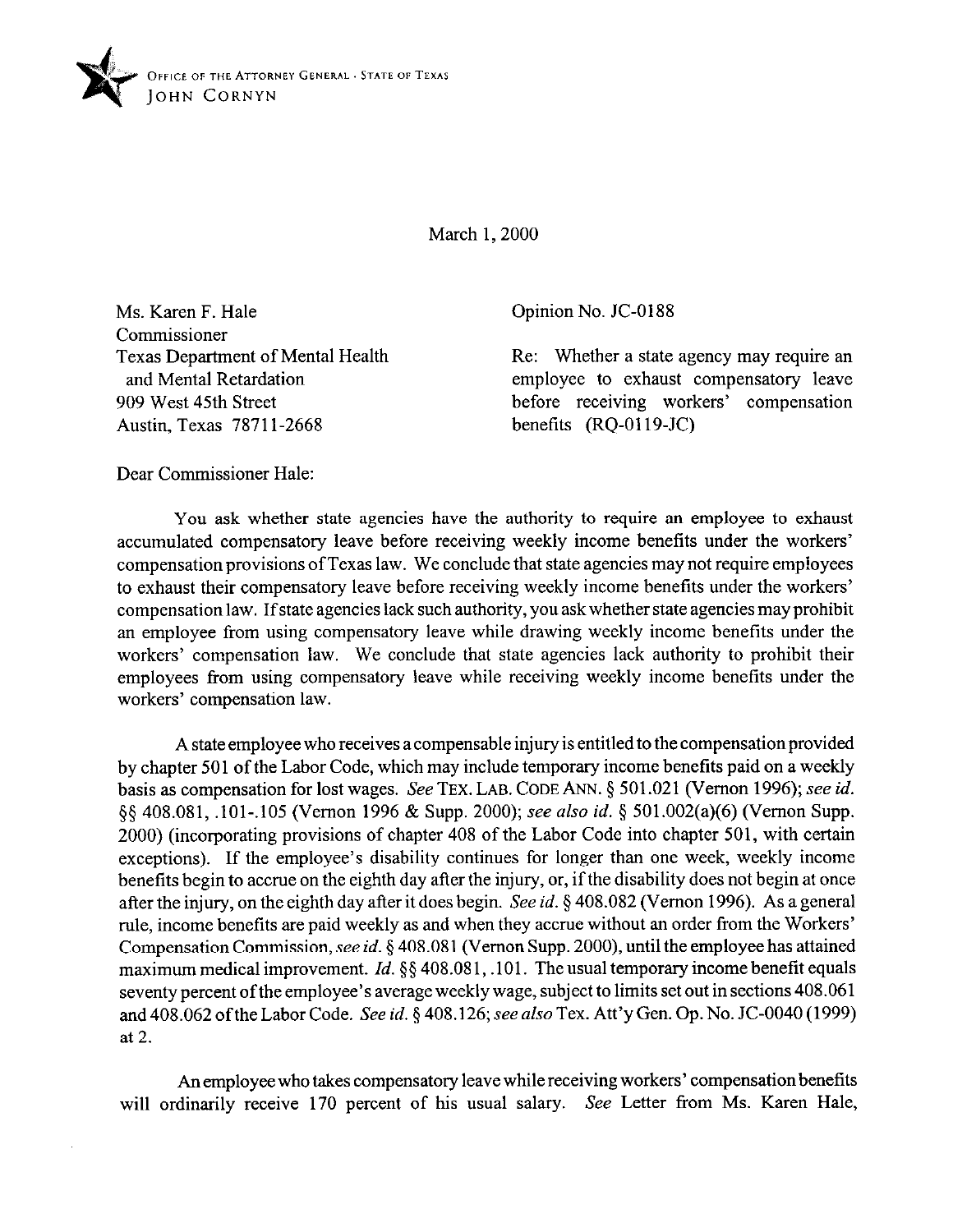Commissioner, Texas Department of Mental Health and Mental Retardation, to Honorable John Comyn, Attorney General of Texas, at 1 (Sept. 30, 1999). You suggest that the employee's receipt of this amount "acts as a disincentive to return to work as quickly as possible following a work-related illness or injury." *Id.* You ask whether state agencies may require an employee to exhaust accumulated compensatory leave before receiving weekly income benefits under the workers' compensation law. See *id.* 

Compensatory leave, also known as compensatory time, is paid leave time received by a state employee as compensation for overtime work. For example, section 662.007 of the Government Code provides that a state employee who is required to work on a national or state holiday is entitled to compensatory time off during the next twelve months, See TEX. GOV'T CODE ANN.  $\S 662.007(a)$ (Vernon Supp. 2000). The employee must give reasonable notice of his or her intention to use the compensatory time but is not required to say how it will be used. See *id.* 5 662.007(b). Other provisions apply to specific agencies. See *id.* 5 411.016(e) (Vernon 1998) (if appropriated funds are inadequate for supplemental pay for certain Department of Public Safety officers, director may provide compensatory time); § 443.0054 (Vernon Supp. 2000) (compensatory time for employees of State Preservation Board who are not subject to overtime provisions of Fair Labor Standards Act of 1938).

The general provisions governing overtime and compensatory time for state employees, formerly found in the biennial Appropriations Act, are now codified as subchapter B, chapter 659 of the Government Code. See Act of May 11,1999,76th Leg., R.S., ch. 279, \$5 12,27,1999 Tex. Gen. Laws 1147, 1150-53, 1168. Section 659.016 applies to state employees who are not subject to the Fair Labor Standards Act ("FLSA") and are not legislative employees. See TEX. GOV'TCODE ANN. 8 659.017 (Vernon Supp. 2000) (overtime compensation for legislative employees). As arule, employees accrue compensatory time at the rate of one hour for each hour worked in excess of forty hours a week. See *id.* \$ 659.016(b); see also *id.* 5 659.016(c), (d), (h) (exceptions for employee exempt as executive, professional, or administrative employee under 29 U.S.C. § 213(a)(1) (1994  $\&$  Supps. II  $\&$  III) and for staff member, appointee, or immediate adviser of an elected officeholder). An employee covered by section 659.016 may not be paid for any unused compensatory time. See *id. 5* 659.016(f).

Section 659.015 of the Government Code applies "only to a state employee who is subject to the overtime provisions of the federal Fair Labor Standards Act of 1938," and who is not an employee of the legislature or of a legislative agency. *Id.* § 659.015(a); see also 29 U.S.C. § 207(o) (1994 & Supps. I, II & III) (provision of FLSA on compensatory time for public employees).<sup>1</sup> See

<sup>&#</sup>x27;The United States Supreme Court has held that the provision of the Fair Labor Standards Act purporting to authorize private actions against states in state courts without their consent is an unconstitutional abrogation of state sovereign immunity. See Alden v. Maine, 119 S. Ct. 2240, 2246 (1999) (action by state probation officers against state for violation of overtime provisions of Fair Labor Standards Act). *See also Seminole Tribe ofFlu. v. Florida, 5* 17 US. 44 (1996) (Congress lacks power under Article I of the United States Constitution to abrogate the states' sovereign immunity in federal court).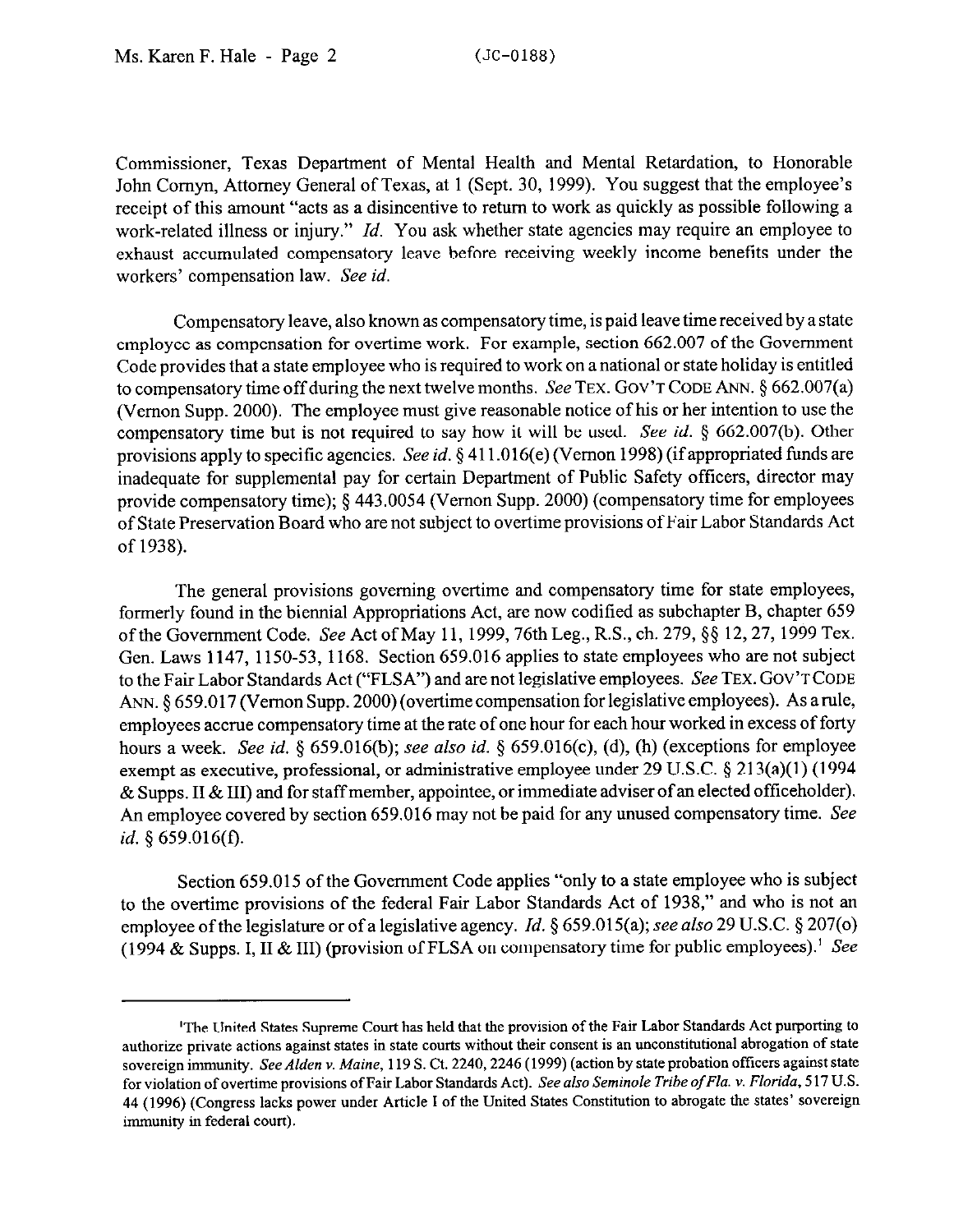generally Tex. Att'y Gen. Op. Nos. JM-680 (1987); JM-491 (1986); JM-475 (1986) (applicationof FLSA overtime and compensatory time rules to state employees). Employees subject to the overtime provisions of the Fair Labor Standards Act are entitled to compensation for overtime as provided by federal law and by section 659.015. See TEX. GOV'T CODE ANN. § 659.015(b) (Vernon Supp. 2000). If an employee within section 659.015 is required to work hours in excess of forty hours in a workweek, he or she is entitled to compensation for the excess hours either by "the agency allowing or requiring the employee to take compensatory time off at the rate of  $1\frac{1}{2}$  hours for each hour of overtime," or, "at the discretion of the employing agency, in cases in which granting compensatory time off is impractical," by the employee receiving overtime pay at the rate of one and one-half times the employee's regular rate of pay. *Id.* § 659.015(c). Employees, with certain exceptions, may accumulate no more than 240 hours of overtime credit that may be taken as compensatory leave. See *id.* 5 659.015(e). A different rate of compensatory time applies if the employee does not work more than forty hours in the workweek but the hours worked plus paid leave taken exceed forty hours in the workweek. In this case, the employee is entitled to an hour of compensatory leave for each excess hour. See *id.* \$659.015(f). This compensatory time will lapse unless it is used during the twelve-month period after the week in which it was earned. See *id. §*  659.015(g).

Section 659.022 of the Government Code provides that a state employee whose compensatory time is subject to lapsing may submit to the employing agency a written request for permission to use the time, and the state agency shall (1) approve the employee's request; or (2) provide the employee with an alternative date on which he or she may use the compensatory time. See *id.* § 659.022. Finally, "[a] state agency shall accommodate to the extent practicable an employee's request to use accrued compensatory time." *Id.* § 659.023(b). In summary, compensatory time is compensation earned by a state employee for overtime work in lieu ofpayment in money. The employee is entitled to use his or her accrued compensatory leave, subject to statutory limits on the amounts that may be accrued and the time period during which the leave may be used.

We find no authority for a state agency to require an employee to exhaust accumulated compensatory leave before receiving weekly income benefits under the workers' compensation law. Section 408.082 of the Labor Code sets the time at which weekly income benefits begin to accrue on the eighth day after the injury, or, if the disability does not begin at once after the injury, on the eighth day after it does begin. See TEX. LAB. CODE ANN. § 408.082 (Vernon 1996). The legislature has enacted exceptions to section 408.082 of the Labor Code that allow postponement of the time at which income benefits accrue. If a state employee chooses to use sick leave before receiving income benefits, section 501.044 ofthe Labor Code postpones the employee's entitlement to income benefits until he or she has exhausted the accrued sick leave. See *id.* 5 501.044(a) (Vernon Supp. 2000). If the employee chooses to use all or any number of weeks of accrued annual leave after exhausting his or her sick leave, the entitlement to income benefits will be further postponed until the elected number of weeks of sick leave have been exhausted. See *id. \$* 501.044(b); see also *id.*  §§ 502.041, 503.041 (Vernon 1996) (institutions of Texas A&M University System and University of Texas System may provide that an injured employee may remain on the payroll until the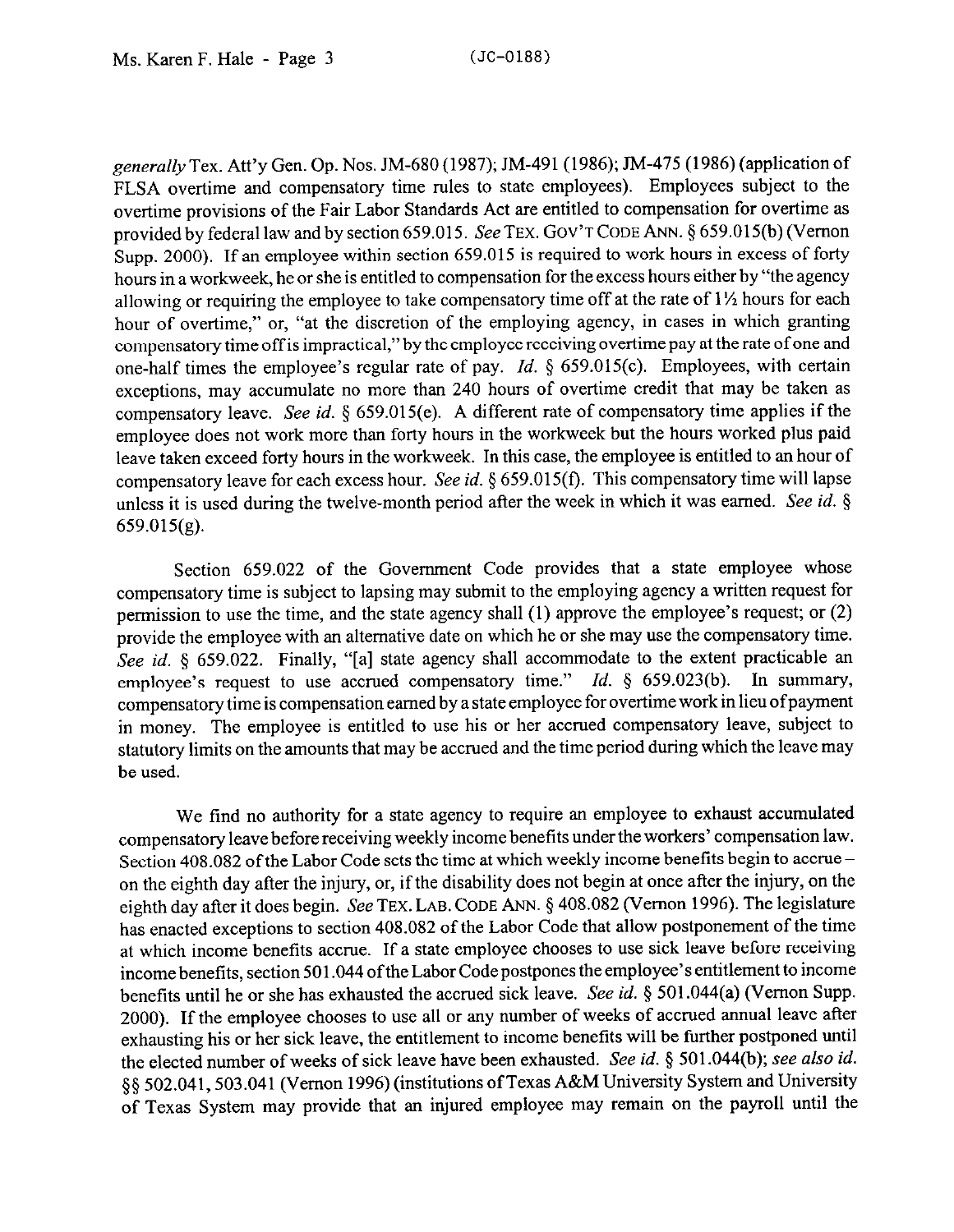employee's annual and sick leave is exhausted, during which time workers' compensation benefits do not accrue or become payable). No statute, however, provides that the accrual of weekly income benefits may be delayed until the injured employee has exhausted his or her compensatory leave. If the legislature wishes state employees to exhaust accumulated compensatory leave before receiving weekly income benefits under the workers' compensation provisions, it may enact a provision expressing this intent.

Any state statute affecting compensatory time earned under the FLSA must be consistent with the federal law. The United States Supreme Court has granted a petition for writ of certiorari to decide whether a public agency governed by the compensatory time provisions ofthe Fair Labor Standards Act of 1938, 29 U.S.C.  $\S 207$ (o) (1994 & Supps. I, II & III), may, absent a preexisting agreement, require its employees to use accrued compensatory time. *Christensen Y. Harris County,*  120 S. Ct. 320 (1999). The Fifth Circuit of the United States Court of Appeals has concluded that the Fair Labor Standards Act is not violated by a state or county policy requiring public employees to use their accrued compensatory time. *Moreau v. Harris County,* 158 F.3d 241, 246 (5th Cir. 1998), *cert. granted sub nom. Christensen Y. Harris County,* 120 S. Ct. 320 (1999) (county policy required employees of sheriff's department to use compensatory time when their balances reached a set level); *Local 889American Fed'n ofState, County, & Mun. Employees Y. Louisiana,* 145 F.3d 280, 284 (5th Cir. 1998) (state required employee to use compensatory time before using annual leave). The Eighth Circuit has, however, held that it violates the FLSA for an employer to force employees to take compensatory time. See *Heaton v. Moore, 43* F.3d 1176, 1180 (8th Cir. 1994).

The decision of the United States Supreme *Court* in *Christensen v. Harris* County will certainly be relevant to any future legislation requiring state employees to exhaust accumulated FLSA compensatory leave before receiving workers' compensation income benefits, or authorizing state agencies to impose such a requirement. At present, however, the legislature has neither imposed such a requirement on state employees nor authorized state agencies to impose this requirement on their employees. Accordingly, a state agency has no authority to postpone the accrual of weekly income benefits until an employee has exhausted his or her compensatory leave accrued under the FLSA or under state law.<sup>2</sup>

If state agencies cannot require an employee to exhaust accumulated compensatory leave, you ask whether they may prohibit the use of compensatory leave while drawing such benefits. The Fair Labor Standards Act provides with respect to compensatory time accrued under its provision that when a public employee requests to use his or her compensatory time, the employee shall be permitted by his or her employer to use the time within a reasonable period after making the request,

<sup>&</sup>lt;sup>2</sup>The State Auditor's Office has issued Technical Update 99-02, which concludes, in reliance on a "recent ruling by the Fifth Circuit Court of Appeals," that state agencies may require state employees to exhaust FLSA compensatory time balances before using annual leave. SAO TECHNICAL UPDATE 99-02 (Aug. 10, 1999). The Technical Update was issued before the United States Supreme Court granted certiorari in Christensen v. Harris County. Moreover, it does not consider whether a state agency may require employees to exhaust compensatory leave before receiving weekly income benefits under the workers' compensation provisions.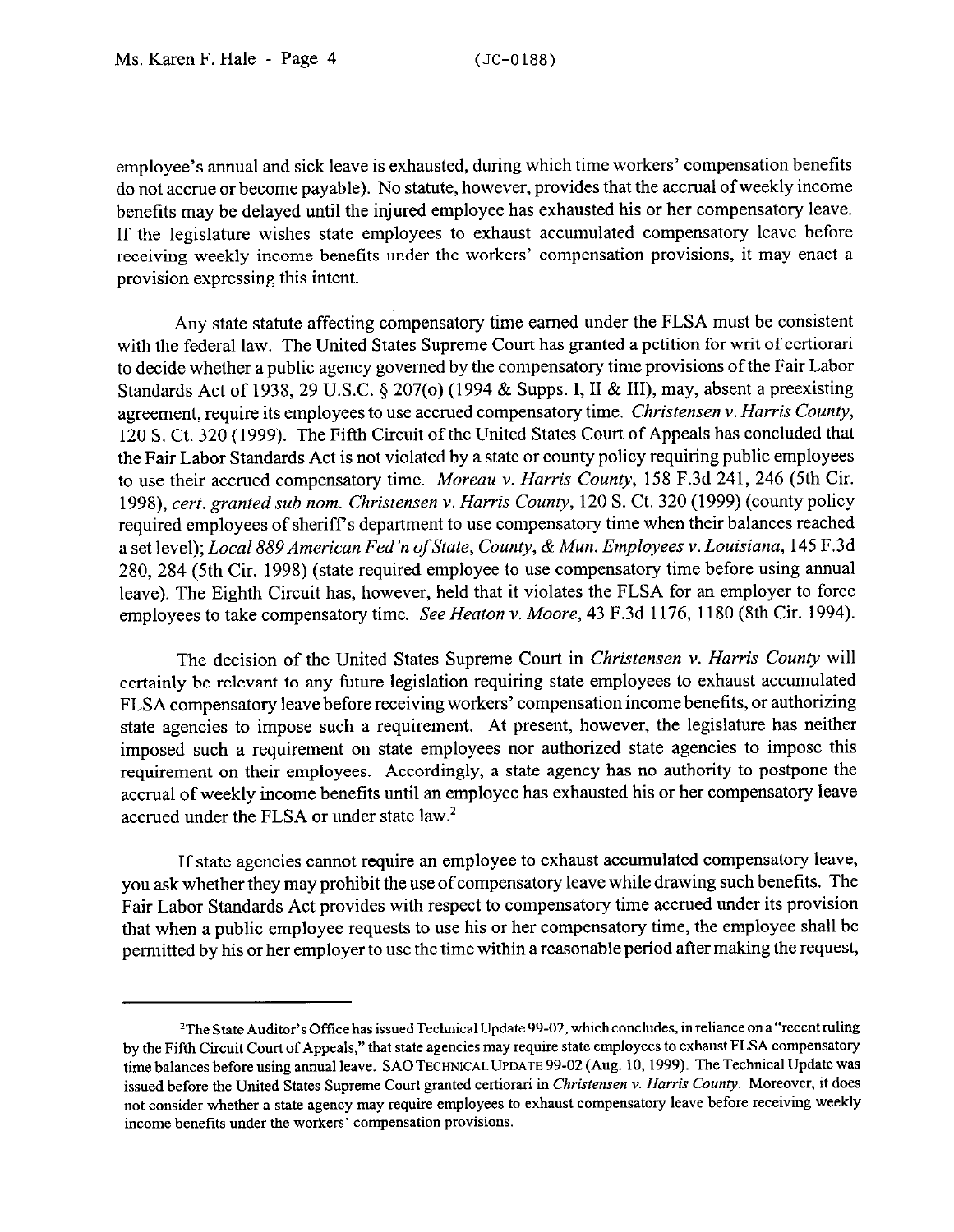if using the compensatory time "does not unduly disrupt the operations of the public agency." 29 U.S.C. § 207(o)(5) (1994). When a state employee is already on leave because of a work-related illness or injury, it is difficult to see how his or her use of FLSA compensatory leave will unduly disrupt the operations of the agency.

No statute authorizes state agencies to prohibit the use of state or FLSA compensatory leave while drawing workers' compensation income benefits. Under Texas law, a state agency or political subdivision may not offset workers' compensation against other benefits or forms of compensation unless there is express statutory authority to do *so. See El Paso County v. Jeffes, 699* S.W.2d 375, 377 (Tex. App.-El Paso 1985, no writ); *City of Corpus Christi Y. Herschbach, 536* S.W.2d 653 (Tex. Civ. App.-Corpus Christi 1976, writ ref'd n.r.e.); Tex. Att'y Gen. Op. Nos. JC-0040 (1999) at 2; JM-915 (1988) at 4-7; H-701 (1975) at 2. In Attorney General Opinion H-701, this office concluded that an injured employee who was receiving workers' compensation benefits could receive pay for compensatory time and vacation at the same time. "There is no statutory requirement that workmen's compensation benefits be offset against payments for compensatory time and vacation, and therefore no such offset is permitted." Tex. Att'y Gen. Op. No. H-701 (1975) at 2.

State law in fact requires the employing agency to "accommodate to the extent practicable an employee's request to use accrued compensatory time." **TEX. GOV'T CODE ANN. 5 659.023**  (Vernon Supp. 2000). Ifcompensatory time is earned by working on a state or national holiday, the "state employee must give reasonable notice of the employee's intention to use the compensatory time but is not required to say how the compensatory time will be used." **TEX. GOV'T CODE ANN.**  5 662.007(b). Attorney General Opinion MW-414 (1981) stated that this language contemplates a shared responsibility between employee and supervisor on the use of compensatory time, so that "the employee is enabled to use his time when most convenient for him to do so, and, on the other hand, so that the work of the agency is not unduly disturbed by his absence." Tex. Att'y Gen. Op. No. MW-414 (1981) at 2. However, when the employee is already absent because of a work-related illness or injury, the agency cannot claim that he or she must defer using compensatory time to prevent disturbance of its work. Moreover, if the agency has no right to know why an employee wants to use compensatory time under this provision, we do not believe it may refuse the request because it disapproves of the reason for taking compensatory time — that is, because the employee is on leave due to a work-related illness or injury. If a state employee's compensatory time is subject to lapsing, section 659.022 ofthe Government Code requires the employer to approve an employee's written request to use the time or provide the employee with an alternative date on which he or she may use the compensatory time. State agencies not only lack express authority to prohibit employees from using state or FLSA compensatory leave while drawing workers' compensation income benefits, but they also are subject to statutes requiring them to cooperate with an employee's request to use accrued compensatory time. We conclude that state agencies may not prohibit their employees from using compensatory leave while receiving weekly income benefits under the workers' compensation law.